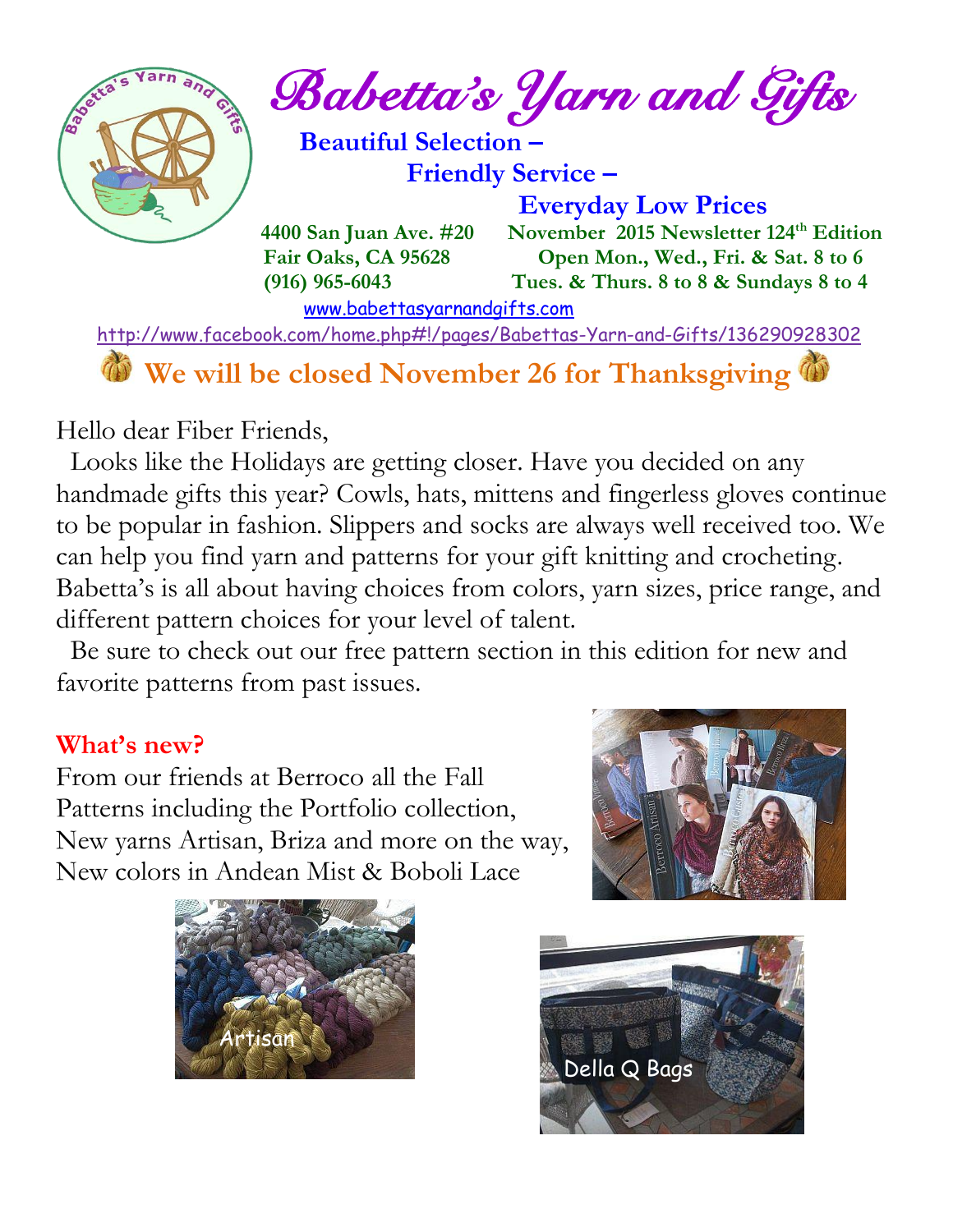

Baby Me Boo & Misti Chunky from Misti Alpaca Yarns





From Fyberspates Gleem, Cumulus & Scrumptious







Malabrigo Sock, Arroyo, and lots of Nube merino roving





Felted Christmas Stocking class with Maya Dates: 11/7, 11/14, & 11/21 2pm to 3:30pm Registration \$50 10% off Materials Learn how to knit Fairisle, sock construction and felting.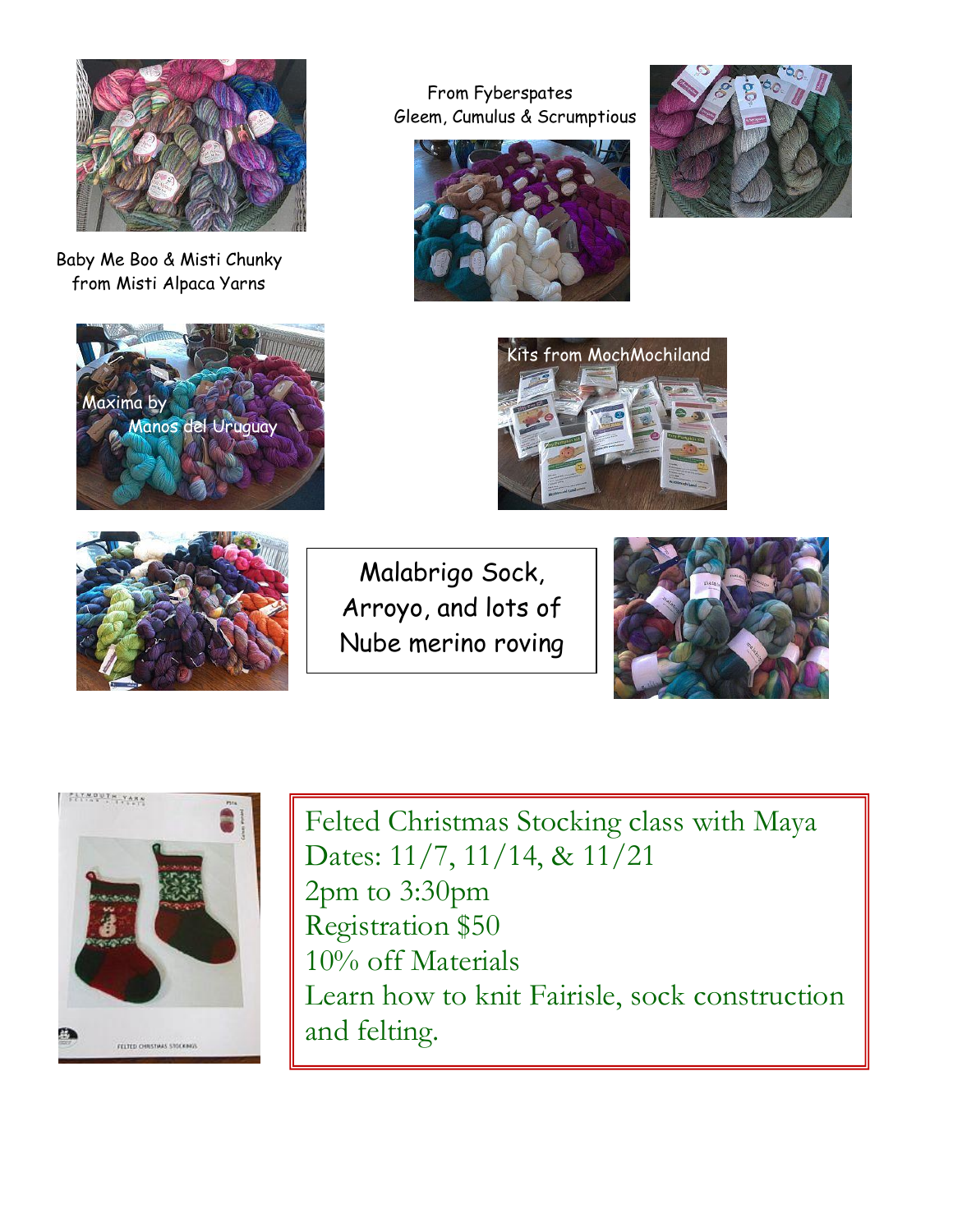## **Classes for Nov. 2015 at Babetta's**

 *In our project classes you can learn to knit anything from scarves to socks to felted purses to lace shawls to hats to sweaters. Pick your project and join in the fun. Our knitters inspire each other to try new things by sharing ideas and showing off their latest creation. Sign up for one of our classes and you will receive a coupon for 10% off.*

 **Pre-registration is required as class sizes are limited. Please choose your dates carefully. Because of scheduling conflicts and complications, make-up classes will only be allowed under special circumstances and individual consideration.**

#### **Tuesdays Nov. 3, 10 & 17**

Knitting Project 10am – 11:30am fee \$50 Knitting Project 6pm – 7:30pm fee \$50

#### **Wednesdays Nov. 4, 11 & 18**

Knitting Project 1pm – 2:30pm fee \$50 Knitting Project 3:30pm- 5pm fee \$50

**Thursday Nov. 5, 12 & 19** Knitting Project 6pm – 7:30pm fee \$50 Knitting Project 10am – 11:30am fee \$50 **Saturdays Nov. 7, 14 & 21** Knitting Project 4pm – 5:30pm fee \$50.

 **Private Lessons**  Knitting or Crochet \$20 an hour Group Knitting or Crochet Private lessons \$15 an hour per person. Spinning or weaving \$25 an hour Group rates are \$20 an hour per person. 50% deposit required when scheduling. Cancellations with less than 24 hour notice will forfeit deposit with exceptions for emergencies. Other cancellations can be transferred to rescheduled lessons or store credit.

#### **Charity Knitting Group**

 How would you like to do some charity knitting/crocheting with a lovely group of people? **"The Purls of Fair Oaks"** meets the second Thursday and fourth Wed. of every month from 10am to noon here at **Babetta's.** This wonderful group of knitters makes newborn hats for local hospitals as well as other local charity groups. If you'd like to come join the group there's always room for more. This month's dates are Nov. 12 & Nov. 25. If you'd like to drop off any knitted or crocheted donation items you can do that at any time and I will pass them on.

Don't forget about our ongoing **"Food Drive"** Bring a non-perishable food item on your next visit and you'll be entered to win a \$25 Babetta's Gift certificate. Drawing takes place the last day of every month. These items are distributed in our own community to those in need.

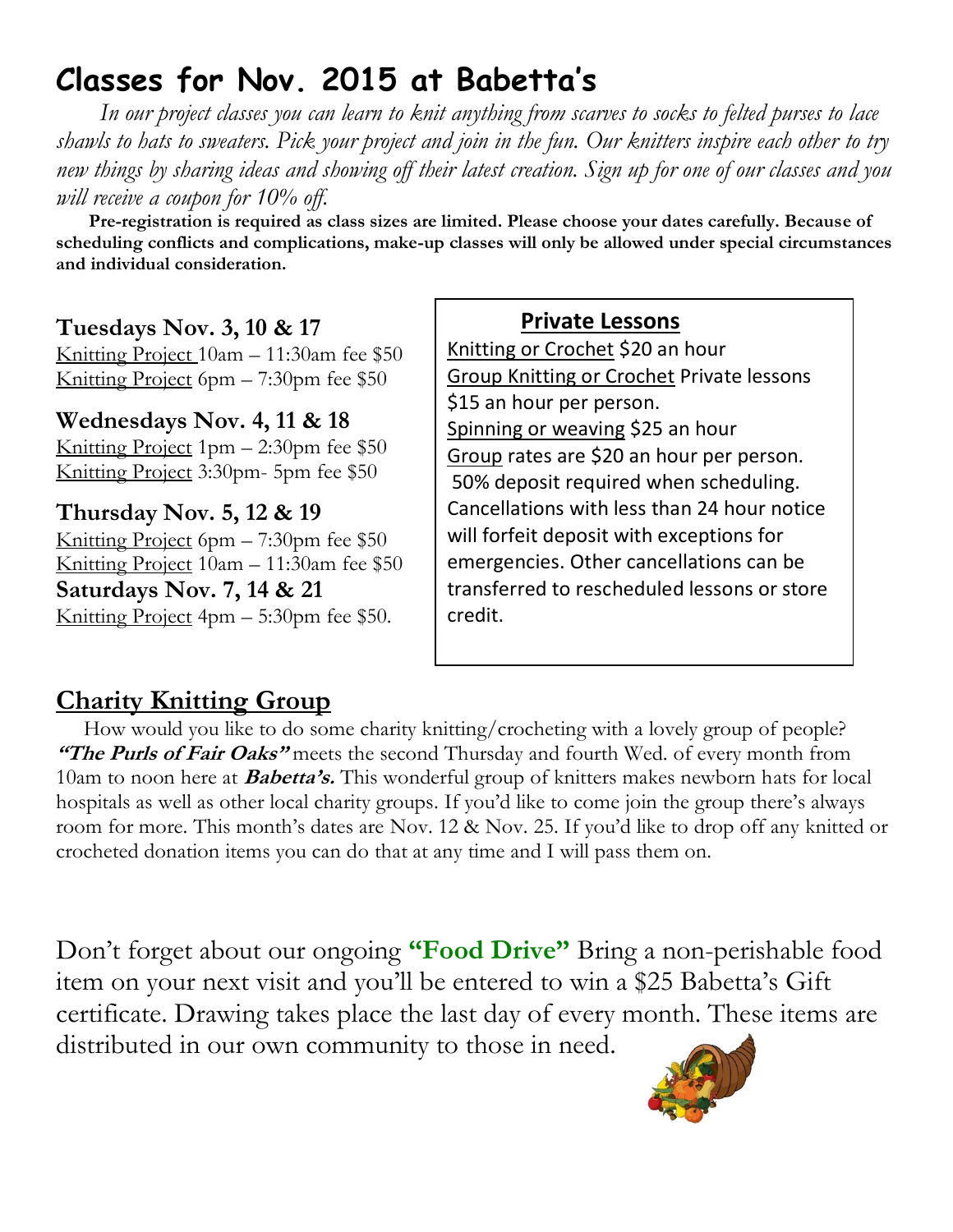# Free pattern for November 2015

### Chunky Braided Cowl

Materials: One skein **Espresso by Berroco** (or 150 yards chucky yarn) size 10 ½ needles or size needed to get gauge of 3 sts per inch, one double pointed needle or cable needle, and 3 - 1 ½" buttons.

Cast on 24 sts, knit 4 rows in garter st, work cable pattern (see below) until piece measures 21(25)" ending with row 12. Knit one row. Button hole row: K 4, YO, K2tog, K 5, YO, K2tog, K 6, YO, K2tog, K 3. Knit next 2 rows then BO all sts.

To finish weave in ends and sew on buttons.

#### **Cable Pattern**

Rows 1,3,5 and7: purl

Row 2,4,and 6: knit

Row 8: slip 8 sts onto dpn or cable needle and hold to front, K 8 from left hand needle, then 8 sts from dpn, K to end.

Row 7,9,11 and13: purl

Rows 8,10, and12: knit

Row 14: K 8, slip next 8 sts onto dpn and hold to back, K 8 from left hand needle, K 8 from dpn.

#### Gioiello Crocheted Crossed Stitch Scarf

Materials: size I crochet hook, 1 skein Gioiello by Filatura di Crosa Finished size 6' x 5"

Dc=double crochet, sc=single crochet, sk=skip, st=stitch Chain 18, turn, skip 1, sc in back ridge across=17 sc

\*Ch 3, turn(counts as dc here and throughout), sk st, dc in next 2 st, dc in skipped st, repeat across, end row with dc in last st\*=5 crossed sts and 1 dc at each end. Repeat between \* and finish with 1 row of sc when you have about a yard of material left. Weave in ends and wet block.



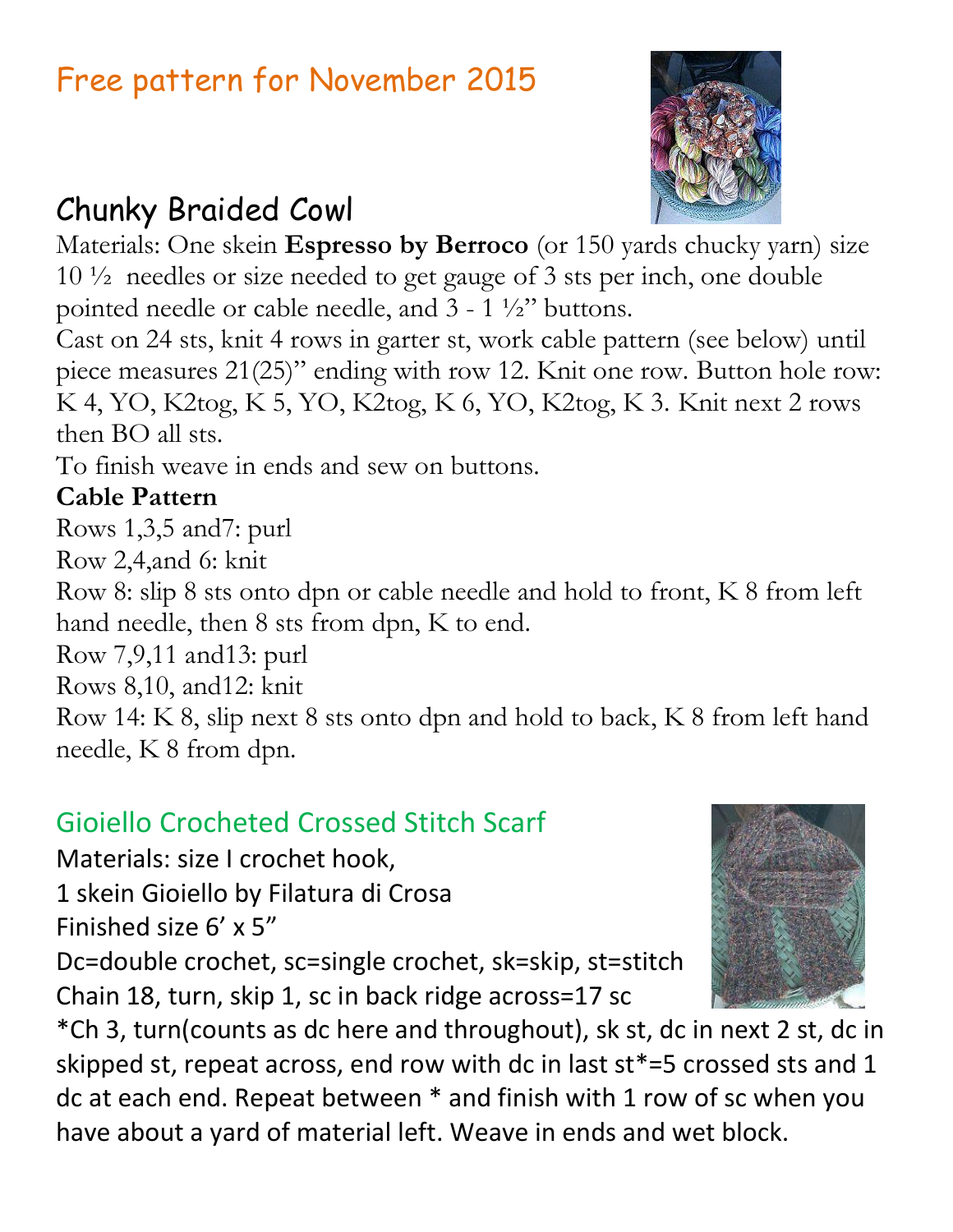### **Autumn Wind Cowl**

Materials: size 8 needles, 1 skein Autumn Wind a cotton/cashmere blend from Lotus Yarns Cast on 48 stitches



Row 1:  $(k1,p1)$  3 times, knit to last 6 sts,  $(k1, p1)$ 3 times

Row 2:  $(k1,p1)$  3 times, knit to last 6 sts,  $(k1, p1)$ 3 times

Row 3:  $(k1,p1)$  3 times, purl to last 6 sts,  $(k1,p1)$ 3 times

Row 4: (k1,p1) 3 times, (k2tog) 3 times,( yo,k1)6 times, (k2tog)6 times,

```
(yo, k1)6times, (k2tog)3 times, (k1, p1)3 times
```
Repeat rows 1 through 4 ending with row 3, bind off and sew ends together

# Shades of Gray Reversible Cable Scarf

Materials:

2 skeins Encore Colorspun Worsted color#7656, size 9 needles, cable needle Cast on 33

Row 1:k1, p2, k2, p2, (k1, p1) 4 times, k1, p1, k1, (k1, p1) 4 times, p2, k2, p2, k1 Row 2:k1, p1, k2, p2, k1, (k1, p1)4 times, k1, p1, k1, (k1, p1)4 times, k1, p2, k2, p1, k1 Repeat rows 1 & 2

Work Cable row 1:k1, p2, k2, p2 [sl4 sts onto cable needle, hold to back, (k1,p1) twice on next 4 sts, work sts from cable needle (k1, p1) twice], k1, p1, k1, repeat between [ ], p2, k2, p2, k1 Repeat row 2 Repeat rows 1 & 2 - 4 times Repeat row 1

Work Cable row 2: k1, p1, k2, p2, k1 [sl 4 sts onto cable needle, hold to back, on next 4 sts (k1,p1) twice, work sts from cable needle (k1,p1) twice], k1, p1, k1, repeat between [ ], k1, p2, k2, p1, k1